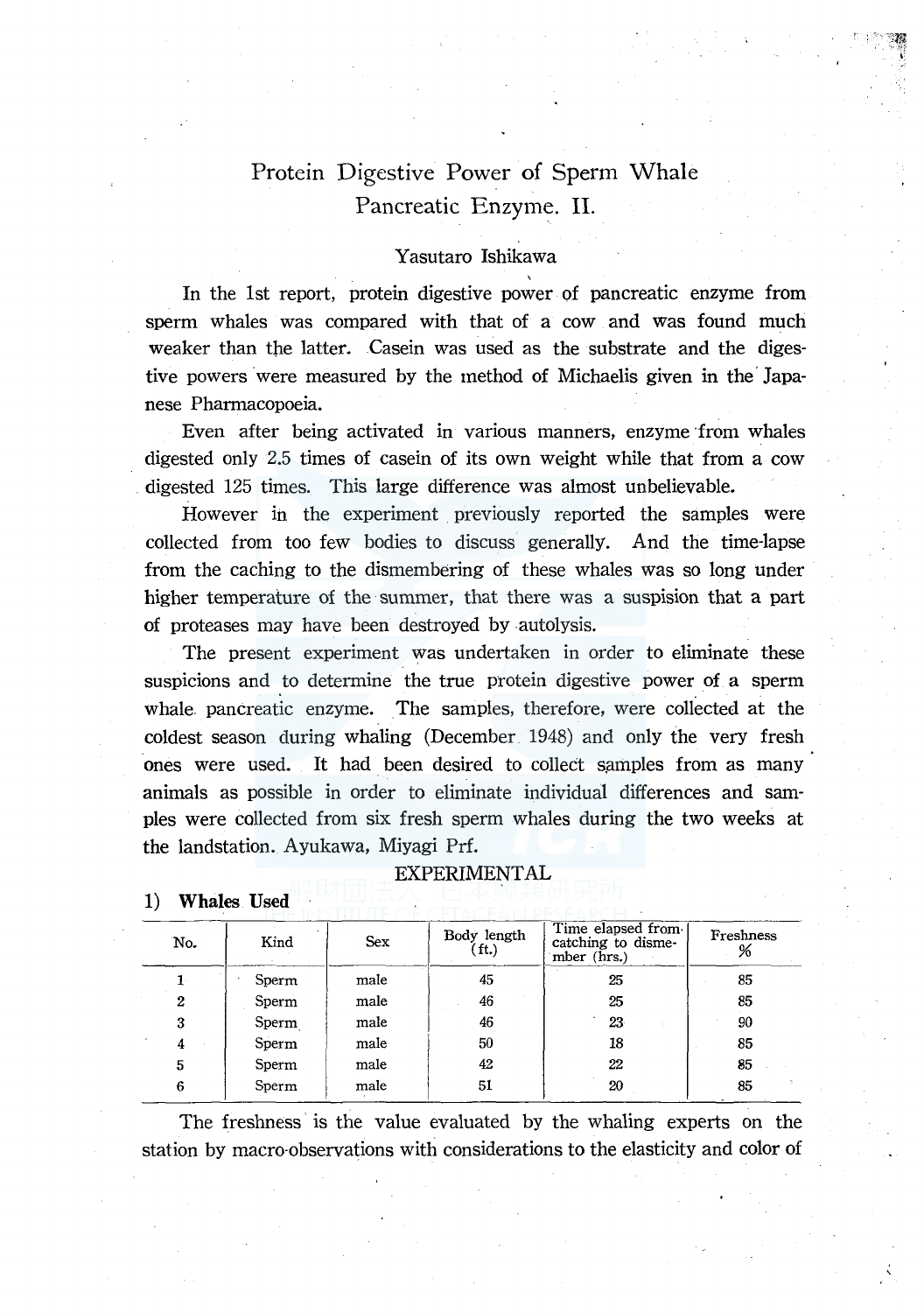#### 72 Yasutaro Ishikawa

the whale meat and others. The freshest state, i. e. that right after death, is taken as 100 and deterioration from that is shown by a rough percentage. Various scientific methods for the determination of freshness have been forwarded but none is completed and procedures are too complicated so that it has to rely on these 'empirical method.

2) **Treatment and Preparation of Samples** 

As soon as the whale body has been cut open, the pancreas taken out, adipose and connective tissues removed as much as possible· and minced by a hand chopper, From this were preparad 3 kinds of samples for reasons as described in (3). These samples were:

- a) One dried immediately with acetone.
- b) The minced pancreas left standing overnight at room temperature with small amount of toluen in a flask, stoppered, which was then dried with acetone.
- c) The minced pancreas mixed with 30% aqueous acetone solution in an equal amount and stored.

Samples (a) and (b) were prepared by adding anhydrous acetone to minced pancreas in an amount about 5 times its volume, well stirred and the supernatant solution decanted. The same amount of acetone is then added and filtered With suction. The residue on the funnel' is washed, first with acetone and then with ether, and is dried by spreading it out in the room. This is then well dried in a dessicator over Sulfuric ac:d. Procedures up to this point were carried out at the station and this was then brought to the laboratory for testing. The dried pancreas was first powdered by a boat-shaped mortar; sieved through a 60 mesh sieve and divided into powders of gland substances and connective tissues. Special note should

| No.             | Powder<br>(g) | Sieve residue $(g)$ | Amount sieved $(\%)$ |  |
|-----------------|---------------|---------------------|----------------------|--|
| 1 A             | 2.8           | 5.4                 | 34                   |  |
| 2A              | 1.9           | 11.6                | 14                   |  |
| 3A              | 3.0           | 10.7                | 22                   |  |
| $4\,\mathrm{A}$ | $3.2\,$       | 9.4                 | 25                   |  |
| 4 B             | $1.4\,$       | 4.0                 | 26                   |  |
| 5A              | 5.3           | 9.0                 | 37                   |  |
| $5\ \mathrm{B}$ | 6.3           | 5.1                 | 55                   |  |
| 6 A             | 5.3           | 7.5                 | 41                   |  |

Table I.

A denotes samples dried immediately

B denotes samples dried after being left overnight.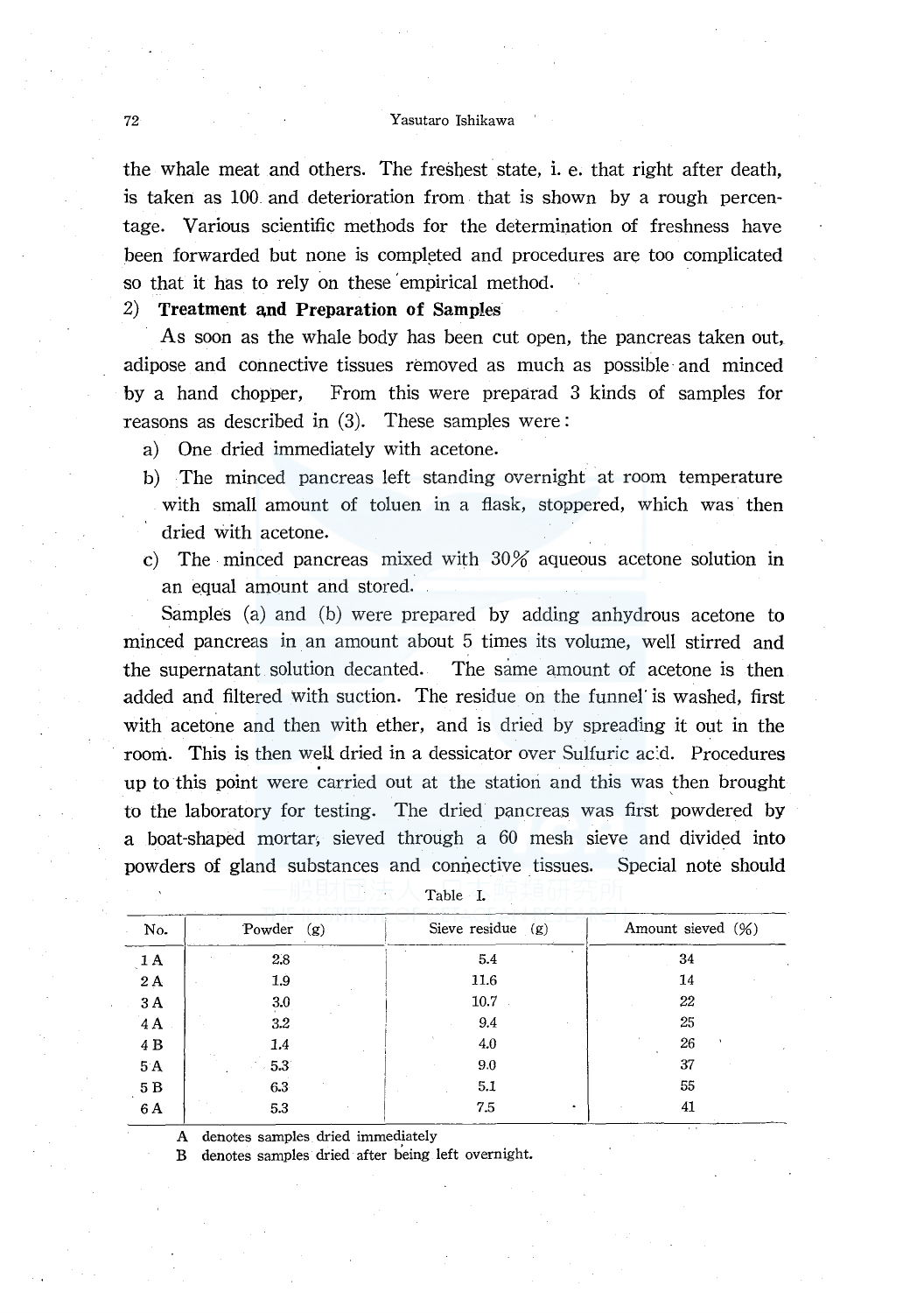be taken of the fact that the pancreas of a sperm whale contains much larger percentage of connective tissues compared to that of bovines, hogs and baleen whales, so that the yield of gland substance is very poor. The resultant yield of sieving is given in Table I.

The samples immersed in 30% acetone were brought back to the laboratory and stored at room temperature. And the supernatant solution which might contain protease, was taken from time to time to test the digestive power.

The kinds of samples prepared were as follow :

| $No. 1-A.$ | G. | No. $4-A$ . |                 |  |
|------------|----|-------------|-----------------|--|
| No. 2-A.   | С  | $No. 5-A.$  | В.              |  |
| $No. 3-A.$ |    | No. $6-A$ , | $B$ (lost), $C$ |  |

A; denotes samples dried immediately,

B, samples dried after being left overnight, and

C, samples immersed in 30% acetone.

### 3) **Method of Activation**

As in other kind of animals, pancreatic protease from sperm whales do not show digestive action in its fresh state. It follows, therfore, that this protease must in some way be activated and the subsequent testing of digestive powers must be carried out at the same degree of activation, in order that a compaison can be made; if possible, at a maximal activated state. For this reason, activation was carried out in following three ways and the digestive powers determined and compared.

- a) The pancreas was dried in the most fresh condition, powdered as has been described before and this was activated by enterokinase from a sperm whale.
- b) Minced pancreas was left overnight at a room temperature and treated in the same way as before. This was then activated with enterokinase.

The above two were made in order to find the effect of autolysis in the fresh condition.

c) Minced pancreas was dispersed in the same amount of 30% aqueous acetone solution. and its supernatant solution, assumed to contain protease from the pancreas, was used as a sample for testing.

The reason that this experiment was carried out was that Kleiner and Tauber reports<sup>2</sup> that the protease from hog pancreas is best extracted with  $33\%$  alcohol and is well activated by a long-time storage. Tejima,<sup>3</sup>

.. -•. !.~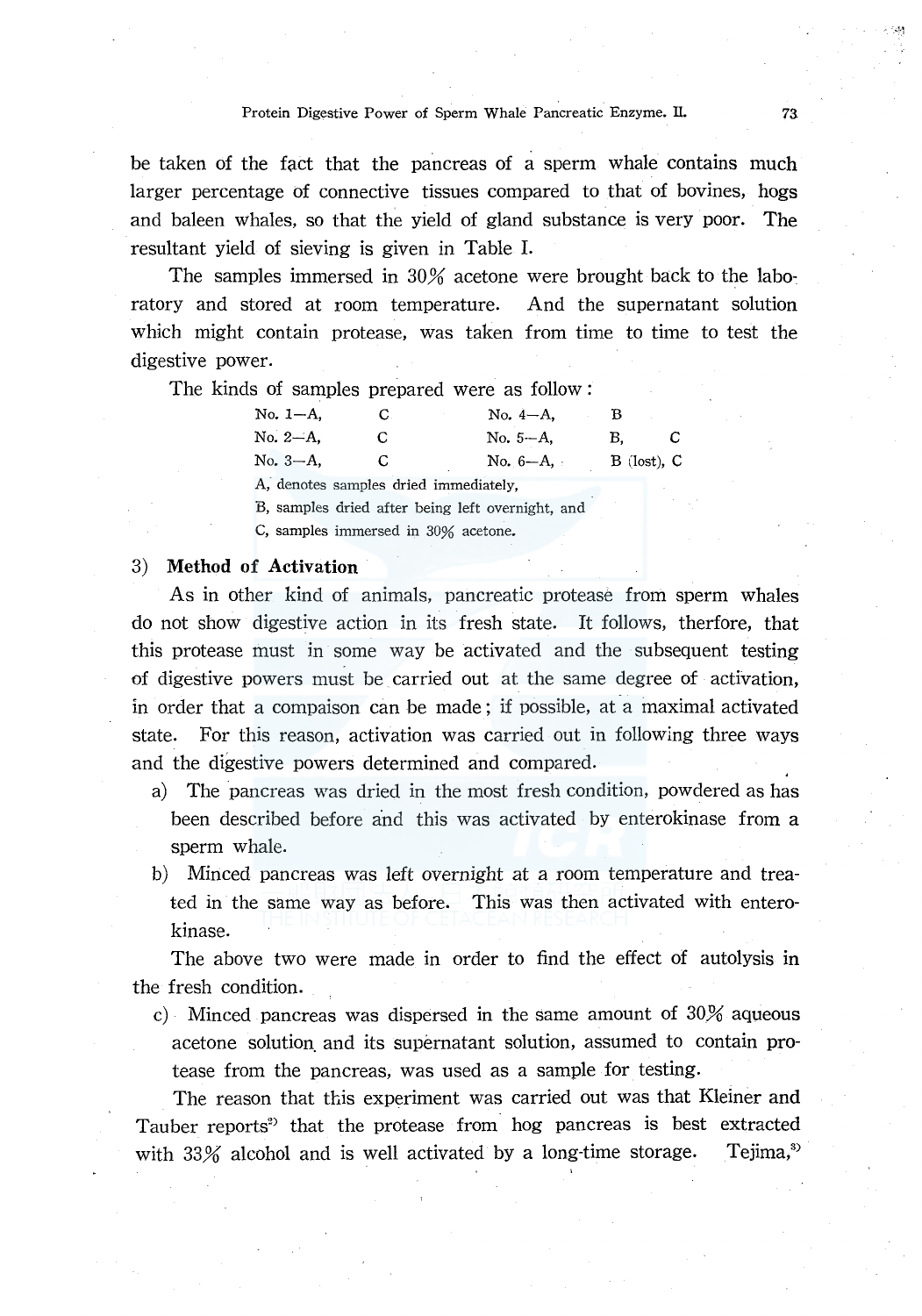also obtained a successful result by extracting protease from a sei whale pancreas by the use of 30% acetone.

## 4) Method of Digestive Power Determination

The method of determining digestive power followed the same one as described in the previous report<sup>1</sup>, i. e. the Item 6 of the Japanese Pharmacopoeia for pancreatin which uses Michaelis' method of protease testing.

The substrate used was casein purified by Hammesten's method and stored in a dessicator over sulfuric acid. 5 cc. each of 0.2% solution of this casein (containing 2 cc.  $1/10$  N-KOH in 100 cc. of this solution) is taken in test tubes and these tubes are stood in a row. A definite amount of enzyme is dispersed in a definite quantity of water to extract the enzyme and a definite amount of this enzymatic solution is added step-wise to the casein solution and the total volume is then brought to 10 cc. each. This solution is kept for 1 hour at 40° to effect digestion of casein. After exactly 1 hour, 3 drops of a mixture of 1 cc. glacial acetic acid, 9 cc. water and 10 cc. alcohol is added to such test tube. One that remains clear is taken as digested and the one showing least opalescence is taken as the limit of digestion. Digestive power of enzym-containing powder is found from the amount of the powder used to digest  $5 \text{ cc}$  of  $0.2\%$  casein solution (i. e. 0.01 gm. casein) in the limit case and is then shown by the ratio of casein to the enzymatic powder.

In the case of  $30\%$  acetone extracted solution, a definit of its supernatant solution is taken, suitably diluted and used in determination as above.

# 5) Results of the Experiments

i} Acetone dried powder

a) Digestive power when enterokinase is not added

Digestive power was determined with No. lA, No. 2A and No. 4B. None of these had the power to digest casein equal to their own weight. It follows, therefore, that the acetone dried powder either lacks digestive power totally or has a very weak action.- This in turn may mean that the enzyme is in an inactivated state due to freshness of pancreas or that enzyme had been destroyed altogether.

b) Digestive power when enterokinase is added

0.2 g. each dried powder of No. lA and No. 2A was taken, 0.05 g. ente· rokinase added end dispersed in 100 cc. of water. This was warmed at 40°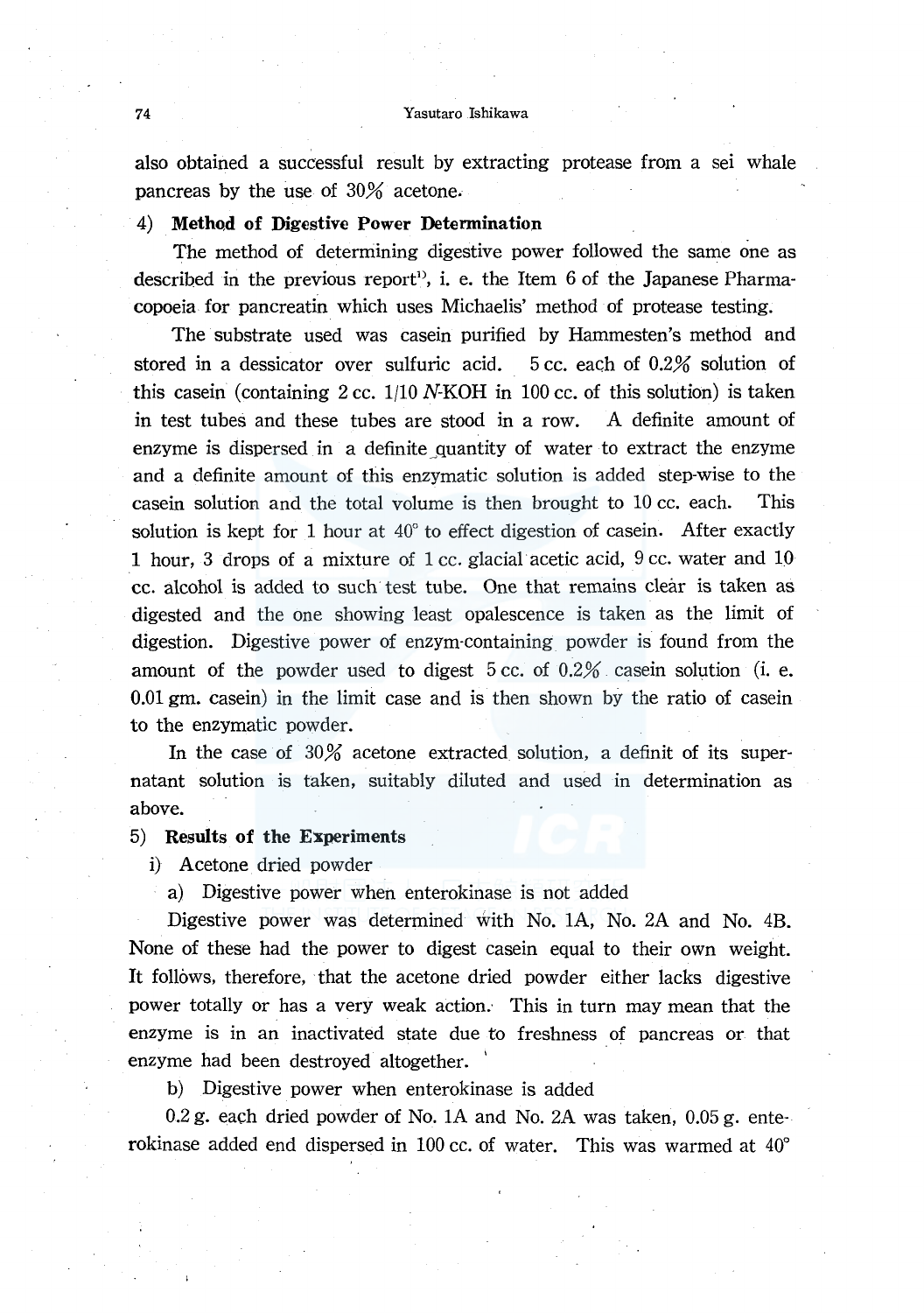for 15 minutes, 30 minutes and 1 hour and activated. The result of the determination of digestive power using these extracts was as follows :

| No. 1 A (15 min.)                    | Digest 10 times its weight of casein but<br>cannot digest 12.5 times its weight. |
|--------------------------------------|----------------------------------------------------------------------------------|
| No. $1 \text{ A } (30 \text{ min.})$ | ditto                                                                            |
| No. $1A(1 hour)$                     | ditto                                                                            |
| No. 2 A (15 min.)                    | ditto                                                                            |
| No. 2 A (30 min.)                    | ditto                                                                            |
| No. $2A(1 hour)$                     | Digests 7 times its weight of casein but<br>cannot digest 10 times its weight.   |

From these results, it can be seen that the time of warming for activation does not differ much between 15 minutes and 1 hour but is slightly inferior at 1 hour.

Therefore, the conditions were set for an addition of a 1/4 amount of enterokinase and warming for 30 minutes at  $40^{\circ}$  to effect proper activation. The result of determination of digestive power of various samples were as follows:

|                     | No. $1 \text{ A }$ - Digests 10 times its own weight but not 12.5 times. |
|---------------------|--------------------------------------------------------------------------|
| No. 2 A $-$         | ditto ·                                                                  |
| No. $3 \text{ A}$ – | ditto                                                                    |
| No. $4 \text{ A}$ - | ditto                                                                    |
|                     | No $4 B$ - Digests 8.3 times its own weight but not 10 times.            |
| No. 5 A $-$         | ditto                                                                    |
|                     | No. $5 \text{ B}$ - Digests 10 times its own weight but not 12.5 times.  |
|                     | No. $6 \text{ A }$ - Digests 8.3 times its own weight but not 10 times.  |

Digestive power of each sample made from above results is shown in Table II, which indicates that there are hardly any difference between the samples:

| Sample No. | Digestive Power<br>(cas./powder) | Sample No. | Digestive Power<br>(cas./powder) |
|------------|----------------------------------|------------|----------------------------------|
| 1 A        | 10                               | 4 B        |                                  |
| 2A         | 10                               | 5 A        |                                  |
| 3 A        | 10                               | 5 B        | 10                               |
| 4 A        | 10                               | 6 A        |                                  |

Table II. Digestive Power of Acetone Dreied Powder

ii) 30% Acetone Extracted Solution

The solution was stored at room temperature for about 2.5 months during which a definite amount of the clear, supernatant solution was taken and its digestive power determined. Table III, shows the relationship between the digestive power and the time lapsed after immersion in acetone. The figures denote the amount of acetone solution (in cc.) necessary to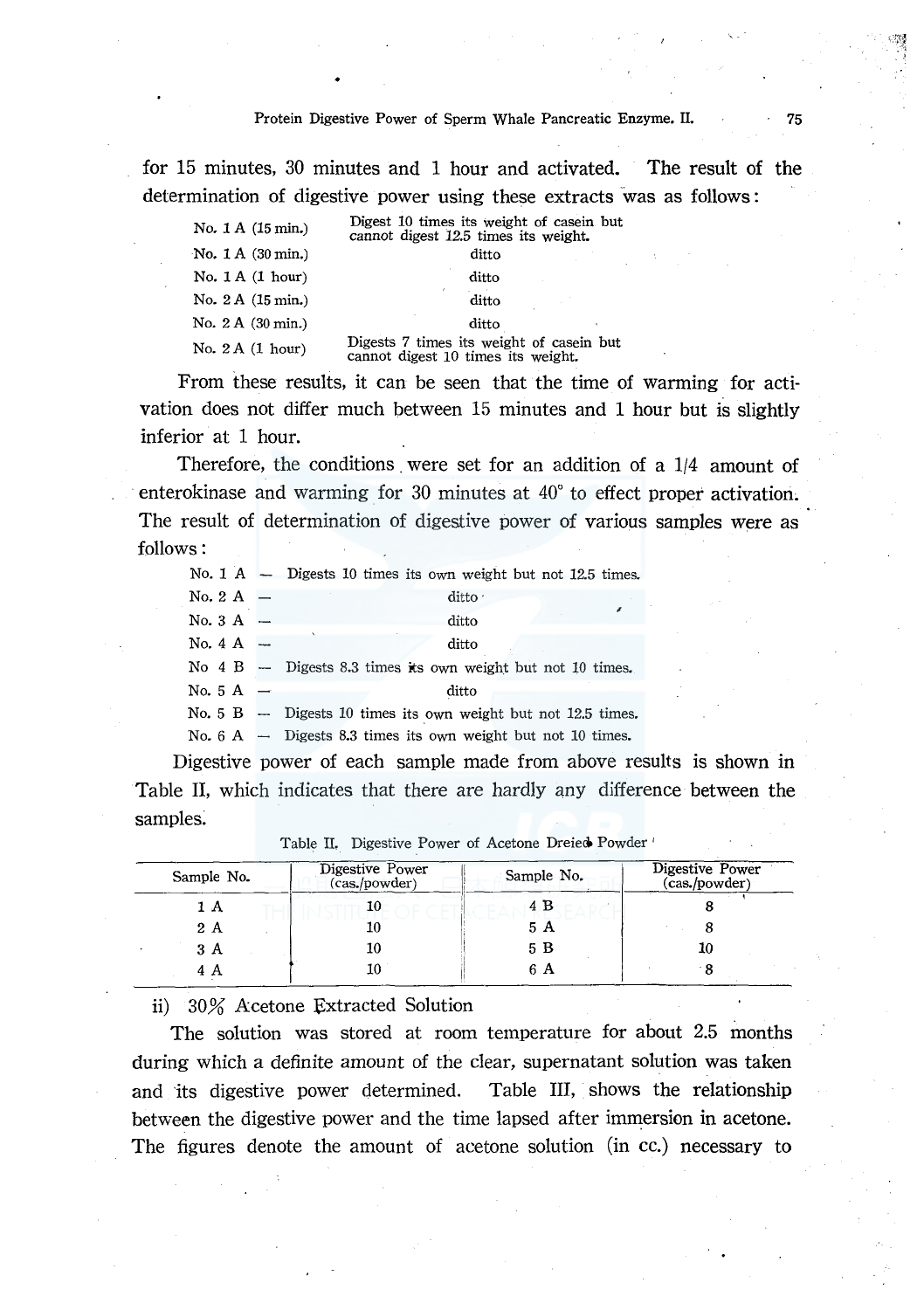#### 76 Yasutaro Ishikawa

•

digest 0.01 g. of casein (shown by the least opalescence manifested) so that the smaller the figures, greater the digestive power.

| Lapse of time<br>(days) | 1 <sup>C</sup> | 2 C     | 3 C    | 5 C     | 6 C     |
|-------------------------|----------------|---------|--------|---------|---------|
| 5                       |                |         |        | 2/100   |         |
| 7                       | 1/100          |         |        |         |         |
| 9                       |                |         |        | 1/100   | 10/100  |
| 11                      | 1/100          | 6/100   |        | 1/100   |         |
| 13                      |                |         | 15/100 |         |         |
| 15 <sup>°</sup>         |                |         |        | 1/100   | 4/100   |
| 17 <sup>°</sup>         | 1/100          | 3/100   | 15/100 |         |         |
| 21                      |                |         |        | 1/100   | 2/100   |
| 23                      | 1/100          | 2/100   | 12/100 |         |         |
| 26                      | 1/100          | 1/100   | 12/100 | 1/100   | 1/100   |
| 34                      | 1/100          | 1/100   | 9/100  | 1/100   | 1/100   |
| 54                      | 1/100          | 1/100   | 9/100  | 0.8/100 | 0.8/100 |
| 75                      | 1.5/100        | 1.5/100 | 9/100  | 1/100   | 1.5/100 |

Table Ill. Relationship between digestive power and lapse of time.

As can be seen from Table III, each sample differs greatly in its digestive power at the start of experiment but after about one month, all samples, except No. 3 C, show constant vaiues of 1/100. This level is kept until about 2 months have elapsed after which the power gradually decreases slightly.

# DISCUSSIONS

1) Direct comparison cannot be made between the value of 8-10 for digestive power obtained by the determination of dried powder and the values obtained with 30% aceton solution. However, if the amount of water included in minaed pancreas is considered and if the whole amount of enzyme present in the pancreas were to have transferred to the solution, then in the case of 30% acetone solution, the digestive power of dry pancreas as a whole can easily be calculated.

If the amount of the dried matter is assumed to be 25% of the minced pancreas, and since the minced pancreas was added with an equal amount of 30% acetone, then 1 g. minced pancreas  $+1$  cc. 30% acetone  $= 0.25$  g dry pancreas  $+1.75$  g extracted solution. i. e. 0.25 g dried matter from pancreas should have the same digestive power as 1.75 g. of the extracted solution. Therefore, 1/100 cc of this extracted solution is equal to

 $\frac{0.25}{1.75} \times \frac{1}{100}$  g dried matter of pancreas.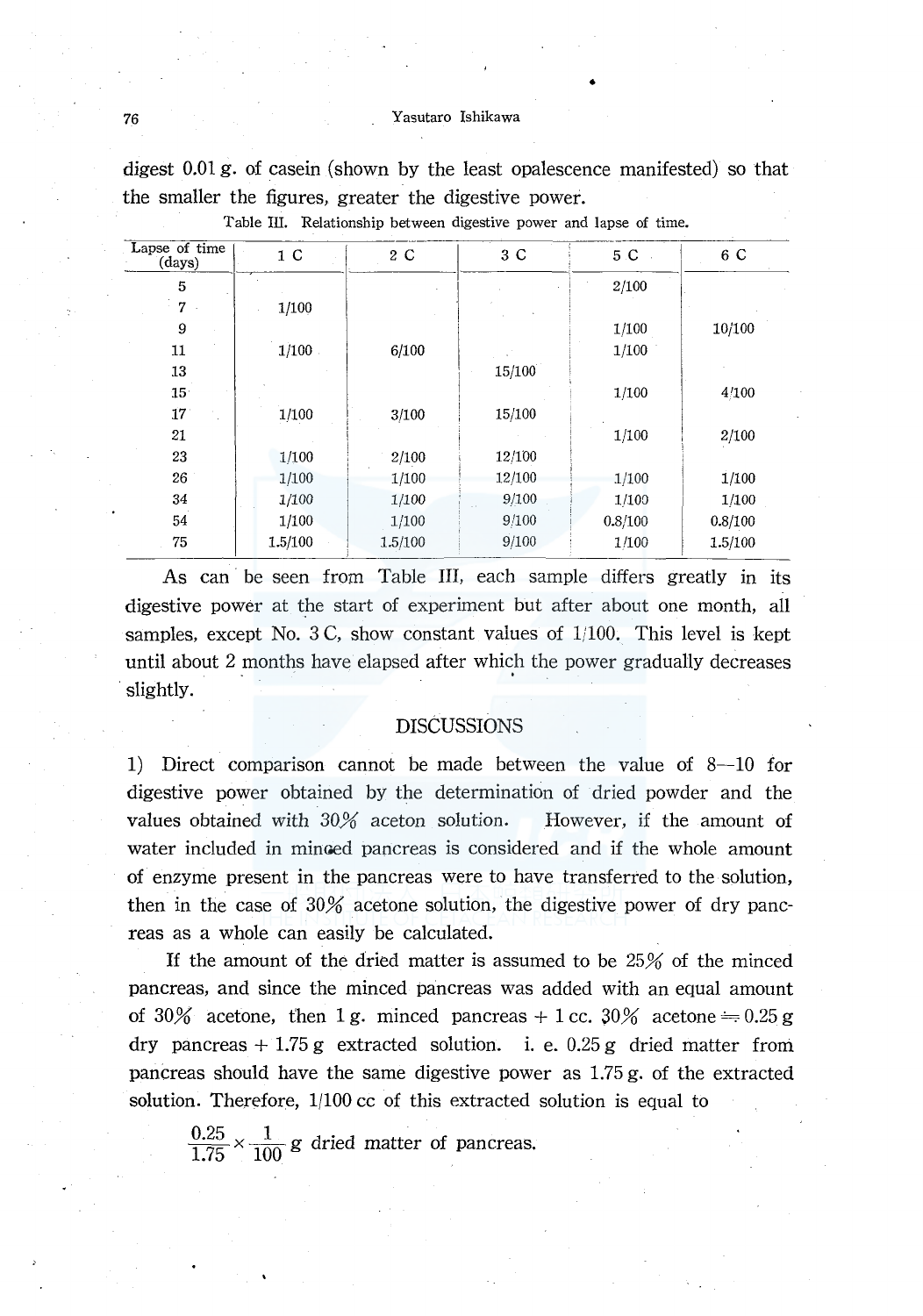Since this amount had digested 0.01 g. of casein, then the digestive power of the dried matter of pancreas is

$$
0.01 / \frac{0.25}{1.75} \times \frac{1}{100} = 7
$$

i. e., it has digested 7 times its own weight of casein. Of course, this calculated amount shows the digestive power of pancreas as a whole but in the case of acetone dried power, it has been put through the sieve during which purification of the enzyme may have been efected so that a precise comparison cannot be made as to which is larger. However, it is considered that the order is well adapted in this case.

2) When enterokinase is not added to the dried powder of pancreas, no digestion occurred. From this fact, it can be assumed that these pancreas was stored in a comparatively fresh state until treatment and that protease had not been destroyed and stayed in its natural state.

The digestive power of the dried powder of pancreas when activated by the addition of enterokinase was found to be about the same in each individual and digested  $8-10$  times its weight of casein. The protein digestive power of 30% acetone extracted solution varies greatly at first but becomes most activated about one month after immersion at which time, with the exception of one sample, the values are exactly the same for all the samples. In this one exception, i. e.  $3C$  the supernatant solution was found to be considerably opalescent due to the inclus:on of grease (the others were almost clear). This is apparently the error due to the inclusion of a large amount of adipose tissues at the time of sampling.. The value when this same level had been reached in all the sample, i. e.  $1/100$ , shows that the dry matter of the original pancreas would digest about  $7$  times its own weight of casein.

From these results, it is considered that the digestive power of protease from sperm whale is considerably inferior to that from bovines and hogs. However, this is true only when casein has been used as a substrate and it is doubtful whether the same tendency will be manifested when other proteins are chosen as a substrate.

From the results of these experiments, it can be assumed that there is very little difference between individuals.